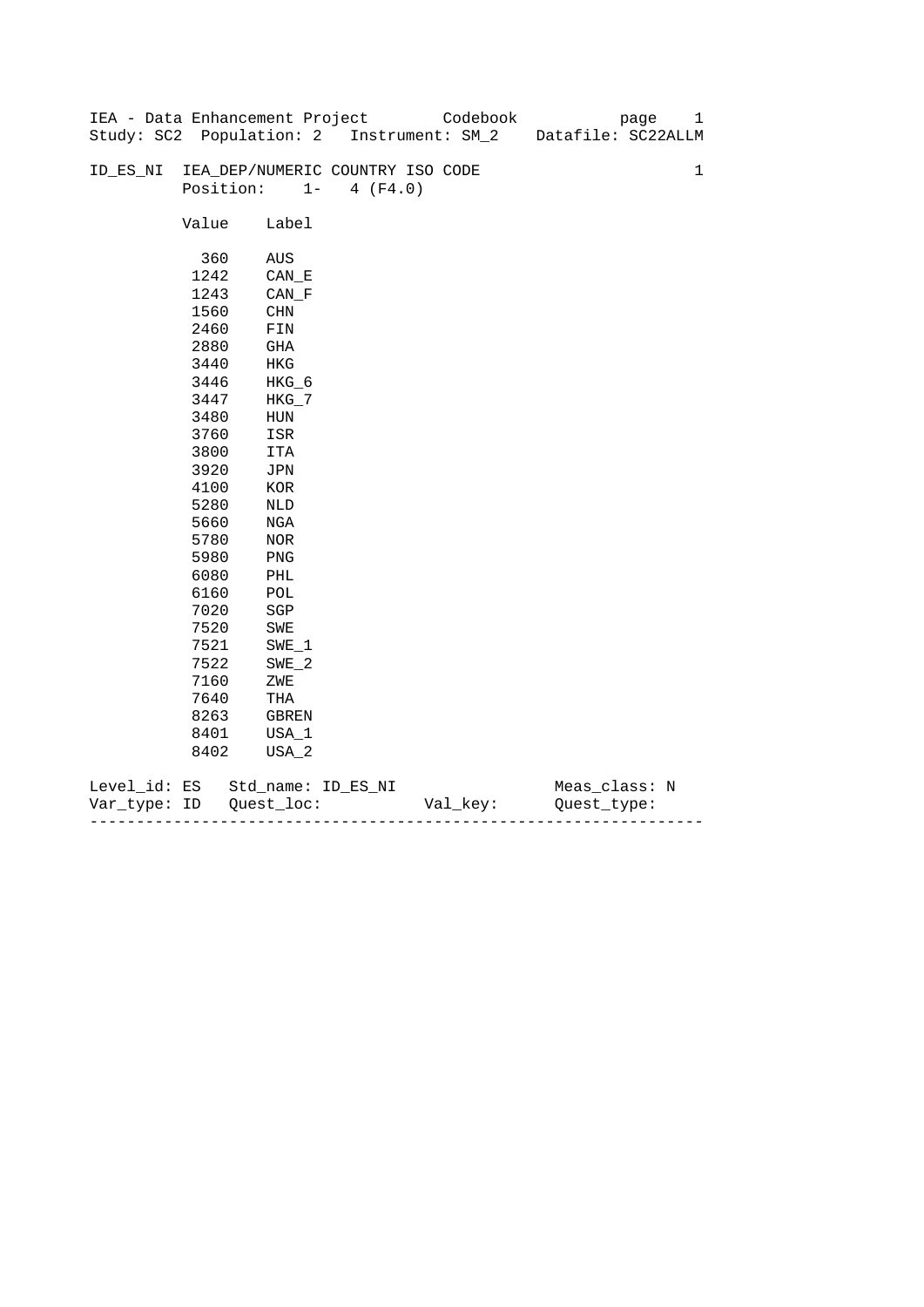|                           |                                                                                                                                                                                                                                               | IEA - Data Enhancement Project<br>Codebook                                                                                                                                                                                                                                                                                                                                                                      | 2<br>page                    |
|---------------------------|-----------------------------------------------------------------------------------------------------------------------------------------------------------------------------------------------------------------------------------------------|-----------------------------------------------------------------------------------------------------------------------------------------------------------------------------------------------------------------------------------------------------------------------------------------------------------------------------------------------------------------------------------------------------------------|------------------------------|
|                           |                                                                                                                                                                                                                                               | Study: SC2 Population: 2 Instrument: SM_2                                                                                                                                                                                                                                                                                                                                                                       | Datafile: SC22ALLM           |
| ID ES AI                  | Position:                                                                                                                                                                                                                                     | IEA_DEP/ALPHANUMERIC COUNTRY ISO CODE<br>$5-$<br>9(AB)                                                                                                                                                                                                                                                                                                                                                          | 2                            |
|                           | Value                                                                                                                                                                                                                                         | Label                                                                                                                                                                                                                                                                                                                                                                                                           |                              |
|                           | AUS<br>CAN E<br>CAN F<br><b>CHN</b><br>FIN<br>GBREN<br>GHA<br>HKG<br>HKG 6<br>$HKG_7$<br>HUN<br>ISR<br>ITA<br>JPN<br>KOR<br>NLD<br>NGA<br>NOR<br><b>PNG</b><br>PHL<br>POL<br>SGP<br>SWE<br>SWE 1<br>$SWE_2$<br>THA<br>$USA_1$<br>USA 2<br>ZWE | Australia<br>Canada (English)<br>Canada (French)<br>China<br>Finland<br>UK (England)<br>Ghana<br>Hong Kong<br>Hong Kong (6)<br>Hong Kong (7)<br>Hungary<br>Israel<br>Italy<br>Japan<br>Korea, Republic of<br>Netherlands<br>Nigeria<br>Norway<br>Papua New Guinea<br>Philippines<br>Poland<br>Singapore<br>Sweden<br>Sweden (A)<br>Sweden (B)<br>Thailand<br>United States (A)<br>United States (B)<br>Zimbabwe |                              |
|                           |                                                                                                                                                                                                                                               |                                                                                                                                                                                                                                                                                                                                                                                                                 |                              |
| Level_id: ES<br>Var_type: | ID                                                                                                                                                                                                                                            | Std name: ID ES AI<br>Quest loc:<br>Val_key:                                                                                                                                                                                                                                                                                                                                                                    | Meas_class: N<br>Ouest type: |

------------------------------------------------------------------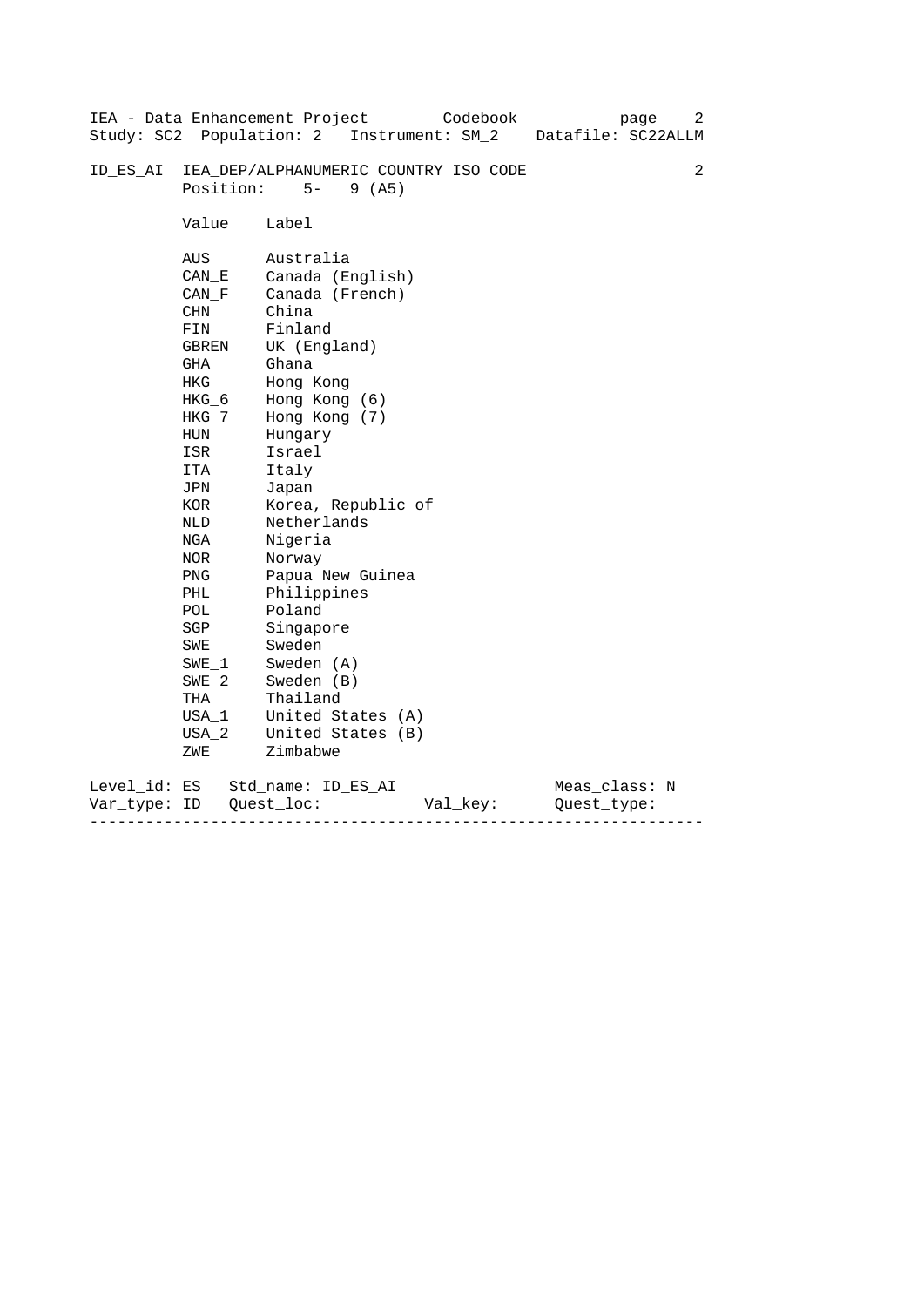| IEA - Data Enhancement Project Codebook |                                                                                                                                        |                                                                                                                                                                                                                            |                                                                                 |          |  | page<br>Study: SC2 Population: 2 Instrument: SM_2 Datafile: SC22ALLM | 3 |  |
|-----------------------------------------|----------------------------------------------------------------------------------------------------------------------------------------|----------------------------------------------------------------------------------------------------------------------------------------------------------------------------------------------------------------------------|---------------------------------------------------------------------------------|----------|--|----------------------------------------------------------------------|---|--|
| CNTRYNUM                                | COUNTRY NUMBER<br>Position: 10- 11 (F2.0)                                                                                              |                                                                                                                                                                                                                            |                                                                                 |          |  |                                                                      | 3 |  |
|                                         | Value                                                                                                                                  | Label                                                                                                                                                                                                                      |                                                                                 |          |  |                                                                      |   |  |
|                                         | 10<br>16<br>18<br>20<br>22<br>24<br>26<br>30<br>32<br>34<br>36<br>38<br>40<br>44<br>48<br>50<br>52<br>54<br>56<br>60<br>66<br>70<br>72 | Australia<br>China<br>UK (England)<br>Finland<br>Ghana<br>Hong Kong<br>Hungary<br>Israel<br>Italy<br>Japan<br>Korea<br>Netherlands<br>Nigeria<br>Norway<br>Philippines<br>Poland<br>Singapore<br>Sweden (A, B)<br>Thailand | Canada (French)<br>Canada (English)<br>Papua New Guinea<br>United States (A, B) |          |  |                                                                      |   |  |
| Level_id: ES Std_name: ID_ES_N          | 74                                                                                                                                     | Zimbabwe                                                                                                                                                                                                                   |                                                                                 |          |  | Meas_class: N                                                        |   |  |
|                                         |                                                                                                                                        |                                                                                                                                                                                                                            |                                                                                 | Val_key: |  | Quest_type:                                                          |   |  |
| POPN                                    | POPULATION<br>Position: 12- 12 (F1.0)<br>Value Label                                                                                   |                                                                                                                                                                                                                            |                                                                                 |          |  |                                                                      | 4 |  |
|                                         | 1<br>$\overline{2}$<br>3                                                                                                               | I (10-year olds)<br>II (14-year olds)                                                                                                                                                                                      | III (preuniversity)                                                             |          |  |                                                                      |   |  |
| Level_id: Std_name: ID_POP              |                                                                                                                                        |                                                                                                                                                                                                                            |                                                                                 |          |  | Meas_class: N                                                        |   |  |
|                                         | STRATUM STRATUM NUMBER<br>Position: 13- 14 (F2.0)                                                                                      |                                                                                                                                                                                                                            |                                                                                 |          |  | 5                                                                    |   |  |
| Level_id: SM Std_name: ID_SM_N          | ---------------------                                                                                                                  |                                                                                                                                                                                                                            |                                                                                 |          |  | Meas_class: N<br>Val_key: Quest_type:                                |   |  |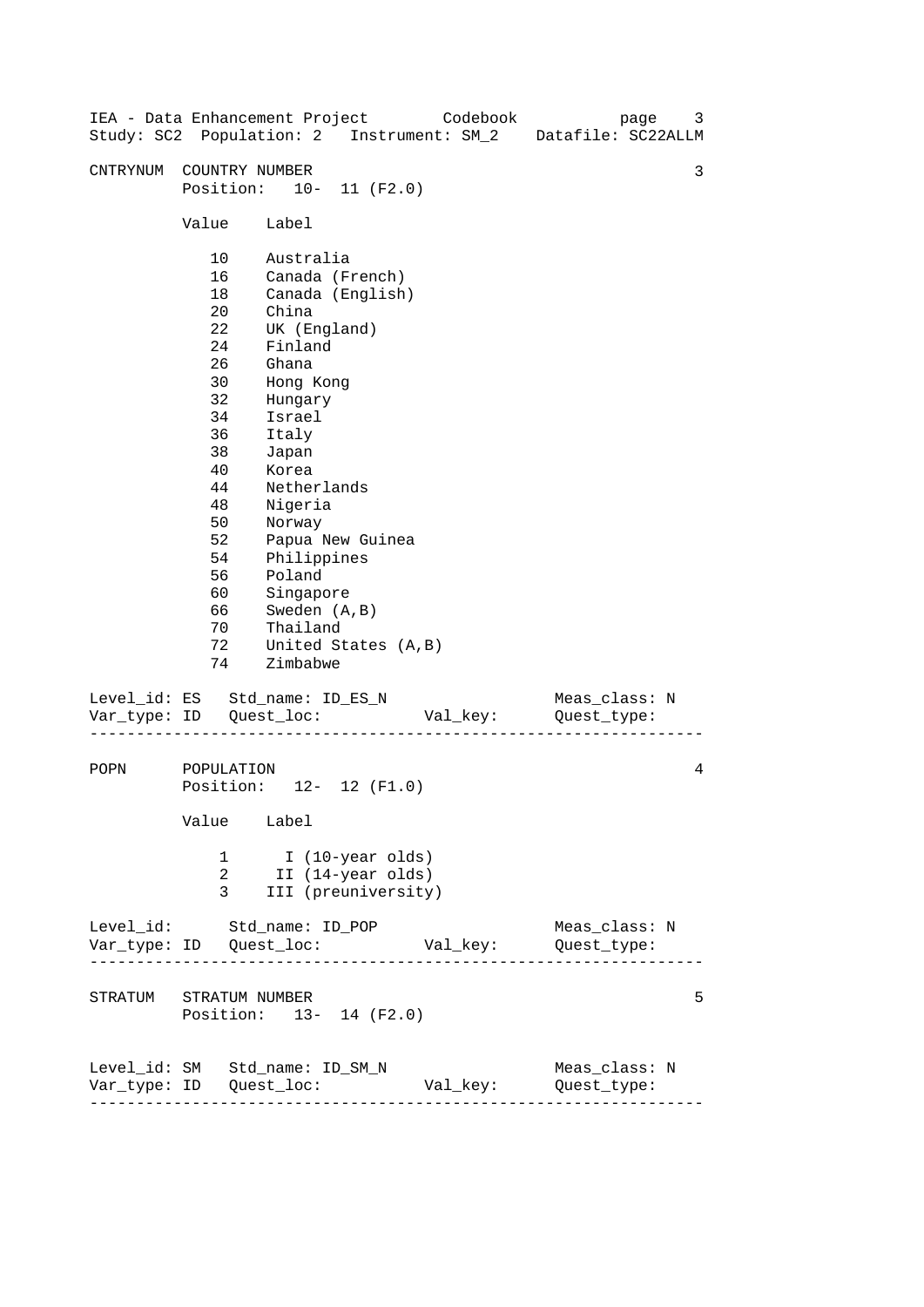------------------------------------------------------------------ ------------------------------------------------------------------ ------------------------------------------------------------------ ------------------------------------------------------------------ ------------------------------------------------------------------ IEA - Data Enhancement Project Codebook page 4 Study: SC2 Population: 2 Instrument: SM\_2 Datafile: SC22ALLM STRNAME IEA DEP/STRATUM NAME 6 Position: 15- 78 (A64) Level\_id: SM Std\_name: ID\_SM\_A Meas\_class: N Var\_type: ID Quest\_loc: Val\_key: Quest\_type: TNSCH IEA\_DEP/TOTAL N OF SCHOOLS IN STRATUM 7 Position: 79- 83 (F5.0) Value Label 99999 .A missing data Level\_id: SM Std\_name: SS\_TCM Meas\_class: R Var\_type: SS Quest\_loc: Val\_key: Quest\_type: STRSIZE IEA DEP/TOTAL N OF STUDENTS IN STRATUM 8 Position: 84- 90 (F7.0) Value Label 9999999 .A missing data Level\_id: SM Std\_name: SS\_TSM Meas\_class: R Var\_type: SS Quest\_loc: Val\_key: Quest\_type: DNSCH IEA\_DEP/DESIGNED N OF SCHOOLS IN STRATUM 9 Position: 91- 93 (F3.0) Value Label 999 .A missing data Level\_id: SM Std\_name: SS\_SCM Meas\_class: R Var\_type: SS Quest\_loc: Val\_key: Quest\_type: DN IEA\_DEP/DESIGNED N STUDENTS IN STRATUM 10 Position: 94- 97 (F4.0) Value Label 9999 .A missing data Level\_id: SM Std\_name: SS\_SSM Meas\_class: R Var\_type: SS Quest\_loc: Val\_key: Quest\_type: